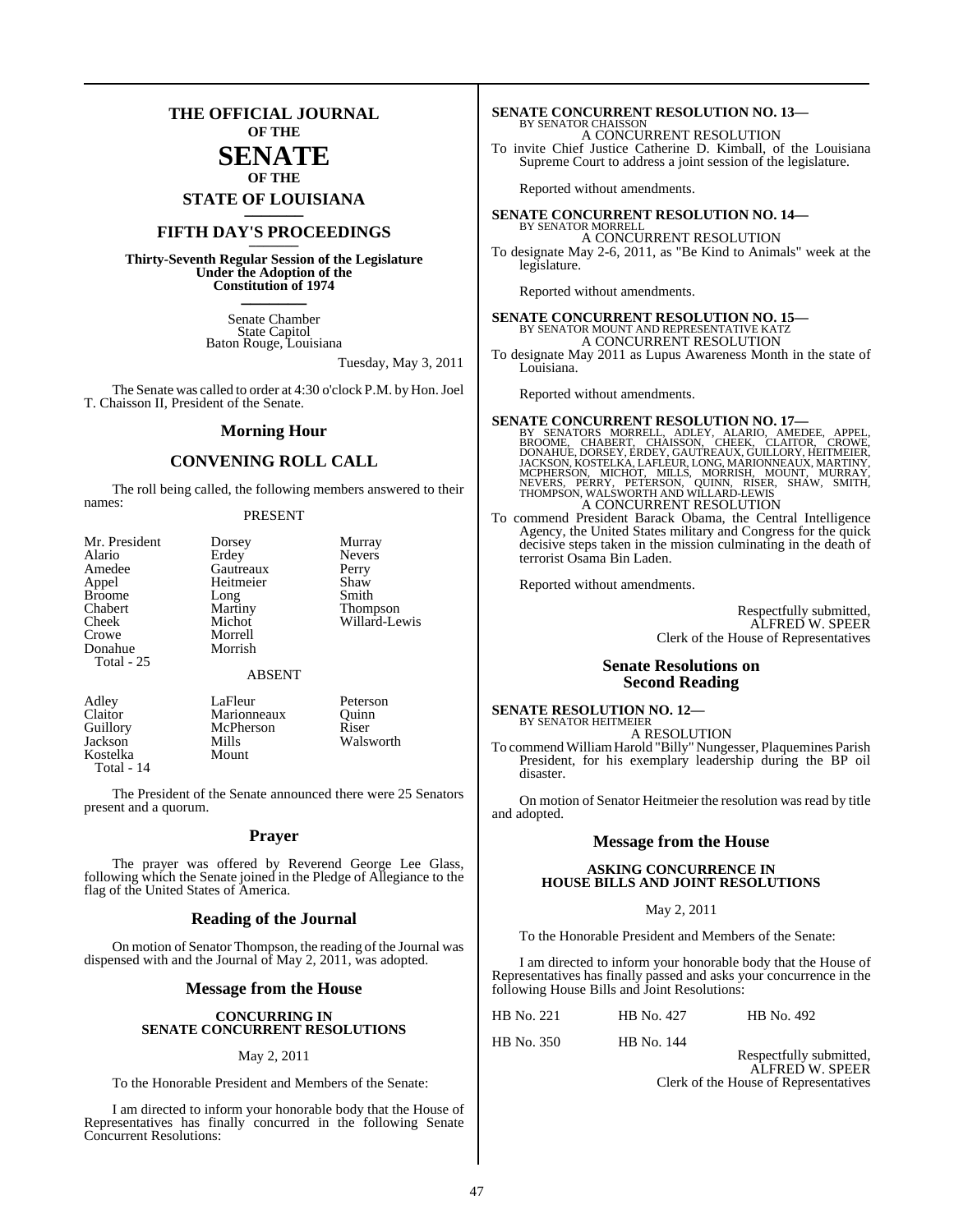### May 3, 2011

#### **House Bills and Joint Resolutions**

Senator Mills asked for and obtained a suspension of the rules to read House Bills and Joint Resolutions a first and second time by title and refer them to committee.

#### **HOUSE BILL NO. 144—** BY REPRESENTATIVE ARNOLD

AN ACT

To enact R.S. 6:121.8, relative to the Office of Financial Institutions; to provide for the use of electronic systems for data subject to regulation by the Office of Financial Institutions; to provide for definitions; to authorize the use of such systems; to provide for a limitation on the use of such systems; and to provide for related matters.

The bill was read by title and referred by the President to the Committee on Commerce, Consumer Protection, and International Affairs.

**HOUSE BILL NO. 221—** BY REPRESENTATIVE ARNOLD

AN ACT

To enact R.S. 6:412.1, relative to financial institutions; to provide for definitions; to prohibit solicitations using a lender's name; to provide for required disclosures; to prohibit solicitations using a lender's customer information; to provide an exception for communications with current or former customers; to prohibit references on envelopes and postcards; to provide an exception forsolicitations comparing services and products; to provide for injunctions; to provide for damages; to provide for recovery of costs and attorney fees; and to provide for related matters.

The bill was read by title and referred by the President to the Committee on Commerce, Consumer Protection, and International Affairs.

### **HOUSE BILL NO. 350—** BY REPRESENTATIVE LOPINTO

AN ACT

To amend and reenact R.S. 6:1097(C), relative to the Louisiana Consumer Credit Law; to require written confirmation of the application of the Louisiana Consumer Credit Law to residential mortgage loans; and to provide for related matters.

The bill was read by title and referred by the President to the Committee on Commerce, Consumer Protection, and International Affairs.

### **HOUSE BILL NO. 427—** BY REPRESENTATIVE GUINN

AN ACT

To repeal R.S. 37:2157(A)(6), relative to contractors; to repeal the exemption to the state licensing requirement for contractors bidding work partially funded by the federal government.

The bill was read by title and referred by the President to the Committee on Commerce, Consumer Protection, and International Affairs.

**HOUSE BILL NO. 492—** BY REPRESENTATIVES HENDERSON AND ARNOLD AN ACT

To amend and reenact R.S. 6:1083(16) and 1087(E)(9) and to enact R.S. 6:1087(E)(10), relative to residential mortgage lenders; to establish an exemption from licensure as a residential mortgage loan originator; to delete provisions defining an employee of a registered mortgage loan originator; to provide for severability; to provide for an effective date; and to provide for related matters.

The bill was read by title and referred by the President to the Committee on Commerce, Consumer Protection, and International Affairs.

## **Page 2 SENATE 5th DAY'S PROCEEDINGS**

#### **Message from the House**

#### **ASKING CONCURRENCE IN HOUSE CONCURRENT RESOLUTIONS**

May 3, 2011

To the Honorable President and Members of the Senate:

I am directed to inform your honorable body that the House of Representatives has finally passed and asks your concurrence in the following House Concurrent Resolutions:

HCR No. 55 HCR No. 57 HCR No. 60

Respectfully submitted, ALFRED W. SPEER Clerk of the House of Representatives

#### **House Concurrent Resolutions**

Senator Thompson asked for and obtained a suspension of the rules to read House Concurrent Resolutions a first and second time.

# **HOUSE CONCURRENT RESOLUTION NO. 55—**<br>BY REPRESENTATIVE HARRISON<br>A CONCURRENT RESOLUTION

To urge and request the Office of Group Benefits to conduct a study on the financial benefits of establishing a programto addressthe high rate of obesity in Louisiana and to report the findings to the Legislature of Louisiana no later than January 1, 2012.

The resolution was read by title and referred by the President to the Committee on Health and Welfare.

### **HOUSE CONCURRENT RESOLUTION NO. 57—** BY REPRESENTATIVE HARRISON A CONCURRENT RESOLUTION

To memorialize the United States Food and Drug Administration to take immediate and focused action to improve the enforcement of food import restrictions of seafood imports prior to sale in Louisiana.

The resolution was read by title and referred by the President to the Committee on Health and Welfare.

## **HOUSE CONCURRENT RESOLUTION NO. 60—** BY REPRESENTATIVE ROSALIND JONES

A CONCURRENT RESOLUTION

To commend and congratulate the Carroll High School boys basketball team upon winning the Class 3A state championship.

The resolution was read by title. Senator Thompson moved to concur in the House Concurrent Resolution.

### **ROLL CALL**

The roll was called with the following result:

#### YEAS

| Mr. President<br>Alario<br>Amedee<br>Appel<br><b>Broome</b><br><b>Chabert</b><br>Cheek<br>Claitor<br>Donahue<br>Dorsey<br>Erdey | Gautreaux<br>Heitmeier<br>Jackson<br>Kostelka<br>Long<br>Martiny<br>Michot<br>Mills<br>Morrell<br>Morrish<br>Mount | Murray<br>Perry<br>Peterson<br>Ouinn<br>Riser<br>Shaw<br>Smith<br>Thompson<br>Willard-Lewis |
|---------------------------------------------------------------------------------------------------------------------------------|--------------------------------------------------------------------------------------------------------------------|---------------------------------------------------------------------------------------------|
| Total - 31                                                                                                                      |                                                                                                                    |                                                                                             |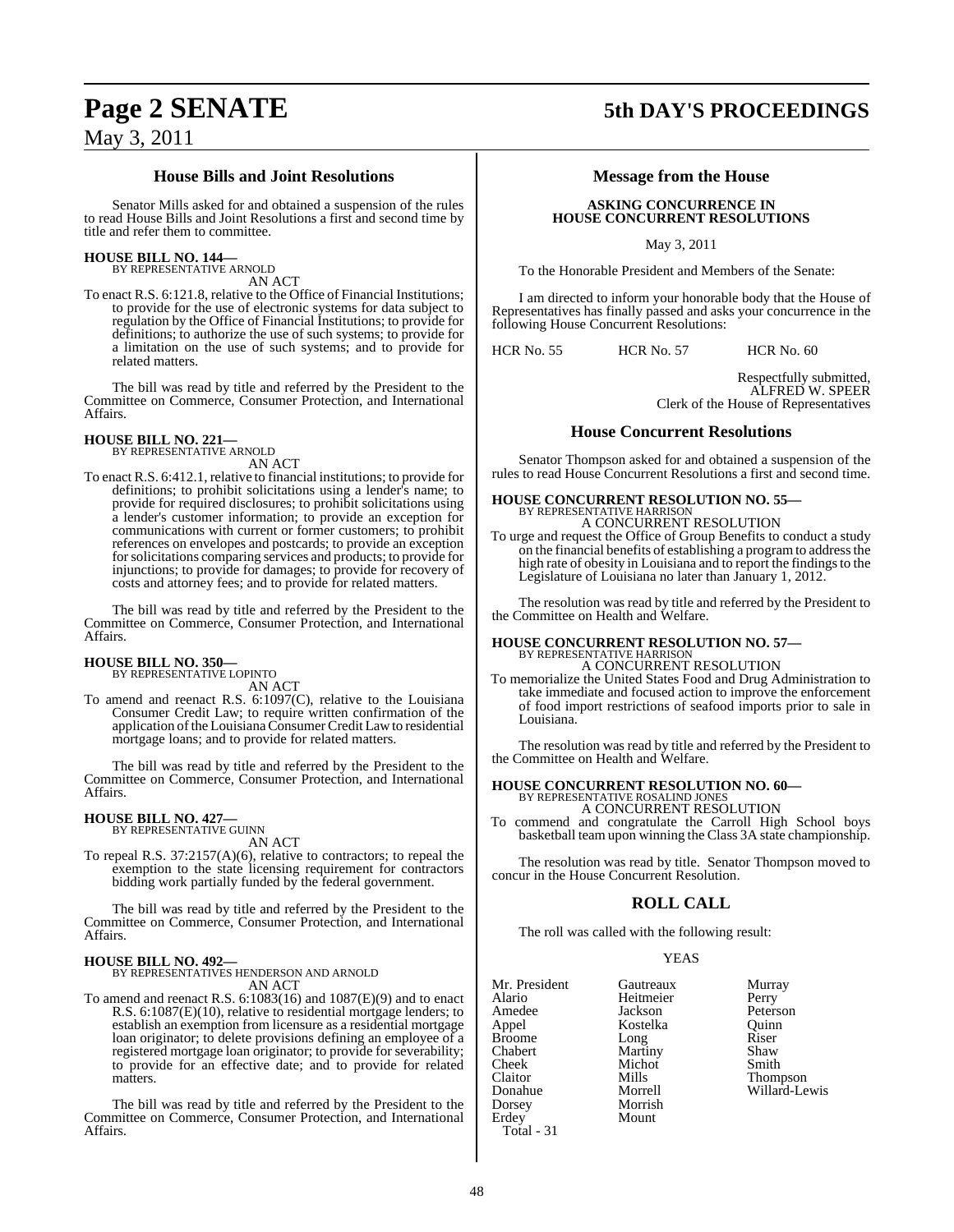# **5th DAY'S PROCEEDINGS Page 3 SENATE**

#### **NAYS**

#### Total - 0

#### ABSENT

| Adley     |  |
|-----------|--|
| Crowe     |  |
| Guillory  |  |
| Total - 8 |  |

LaFleur Nevers<br>
Marionneaux Walsworth **Marionneaux** McPherson

The Chair declared the Senate concurred in the House Concurrent Resolution and ordered it returned to the House.

#### **Reports of Committees**

The following reports of committees were received and read:

#### **REPORT OF COMMITTEE ON**

#### **JUDICIARY A**

Senator Julie Quinn, Chairman on behalf of the Committee on Judiciary A, submitted the following report:

#### May 3, 2011

To the President and Members of the Senate:

I am directed by your Committee on Judiciary A to submit the following report:

### **SENATE RESOLUTION NO. 8—** BY SENATOR BROOME

A RESOLUTION

To urge and request the Louisiana State Law Institute to study revising state law to authorize the creation of testamentary and inter vivos trusts to provide for the care of an animal.

Reported favorably.

### **SENATE BILL NO. 32—** BY SENATOR BROOME

AN ACT

To amend and reenactChildren'sCodeArticles 116(12.1), 675(B)(3), 681, 1511, 1515(B) and 1516(B), and to enact Children's Code Articles 718, 719, 720, 721, 722, 723, 724 and 1514(D), relative to guardianship; to define guardianship; to provide for dispositional alternatives; to provide for the purpose of guardianship; to provide for the guardian's rights and responsibilities; to provide for a home study report; to provide for certain procedures; to provide for a motion, hearing, and order for guardianship; and to provide for related matters.

Reported favorably.

### **SENATE BILL NO. 158—** BY SENATOR MURRAY

#### AN ACT

To amend and reenact R.S. 13:2492(F), 2499, 2500.1(C), 2500.2, 2500.3(C) and (D), and 2501, to enact R.S. 13:2495.1 and 2496.4, and to repeal R.S. 13:2501.1(M), relative to courts and judicial procedure; to provide relative to the Municipal Court of New Orleans; to provide relative to the senior and administrative judge; to provide for a judicial administrator and judicial expense fund; to provide relative to the payment of certain operating expenses and costs; to provide relative to the collection and remitting of certain costs, amounts, sums and funds; to provide certain terms, conditions, procedures and requirements; and to provide for related matters.

Reported favorably.

#### **SENATE BILL NO. 161—** BY SENATOR QUINN

AN ACT

To amend and reenact R.S. 13:621.21 and 1138, and Section 1 of Act No. 873 of the 2008 Regular Session of the Legislature, and to repeal R.S.  $13:1139(A)$ , relative to courts and judicial procedure; to provide relative to district courts and district court judges; to dedicate certain judgeships in certain judicial districts and provide for divisions with certain limited or specialized subject matter jurisdiction; to provide for compensation of such judges; to provide for elections and terms of office; to provide certain terms, conditions, procedures, and requirements; to provide certain effective dates; and to provide for related matters.

Reported favorably.

#### **SENATE BILL NO. 208—** BY SENATOR PERRY

AN ACT

To amend and reenact R.S. 19:201, relative to expropriation; to provide relative to expropriation suits; to provide relative to attorney fees; to provide relative to attorney fees for unsuccessful or abandoned suits; to provide certain terms and conditions; and to provide for related matters.

Reported with amendments.

Respectfully submitted, JULIE QUINN Chairman

#### **Senate Bills and Joint Resolutions on Second Reading Reported by Committees**

**SENATE BILL NO. 1—**<br>BY SENATORS ADLEY, ALARIO, BROOME, CHEEK, DONAHUE,<br>JACKSON, LAFLEUR, LONG, MICHOT, MURRAY, THOMPSON AND<br>WALSWORTH

AN ACT

To enact R.S. 29:26.1 and to repeal R.S. 22:941(A)(5), relative to death and disability benefits for Louisiana National Guardsmen activated by the governor or the president; to remove authority for certain lump sum payments of death and permanent disability benefits for Louisiana National Guardsmen activated by the governor or the President of the United States; to provide for an effective date; and to provide for related matters.

Reported favorably by the Committee on Finance. The bill was read by title, ordered engrossed and passed to a third reading.

**SENATE BILL NO. 28—** BY SENATORS NEVERS AND MARIONNEAUX AN ACT

To amend and reenact R.S. 47:6033(A) and (B)(1), relative to tax credits; to extend the applicability of the apprenticeship tax credit; and to provide for related matters.

Reported favorably by the Committee on Revenue and Fiscal Affairs. The bill was read by title, ordered engrossed and passed to a third reading.

#### **SENATE BILL NO. 43—** BY SENATOR DONAHUE

AN ACT

To amend and reenact R.S.  $17:3983(A)(4)(c)$  and (e), relative to charter schools; to allow a chartering authority to alter the time period within which a charter school must begin operation; and to provide for related matters.

Reported favorably by the Committee on Education. The bill was read by title, ordered engrossed and passed to a third reading.

# May 3, 2011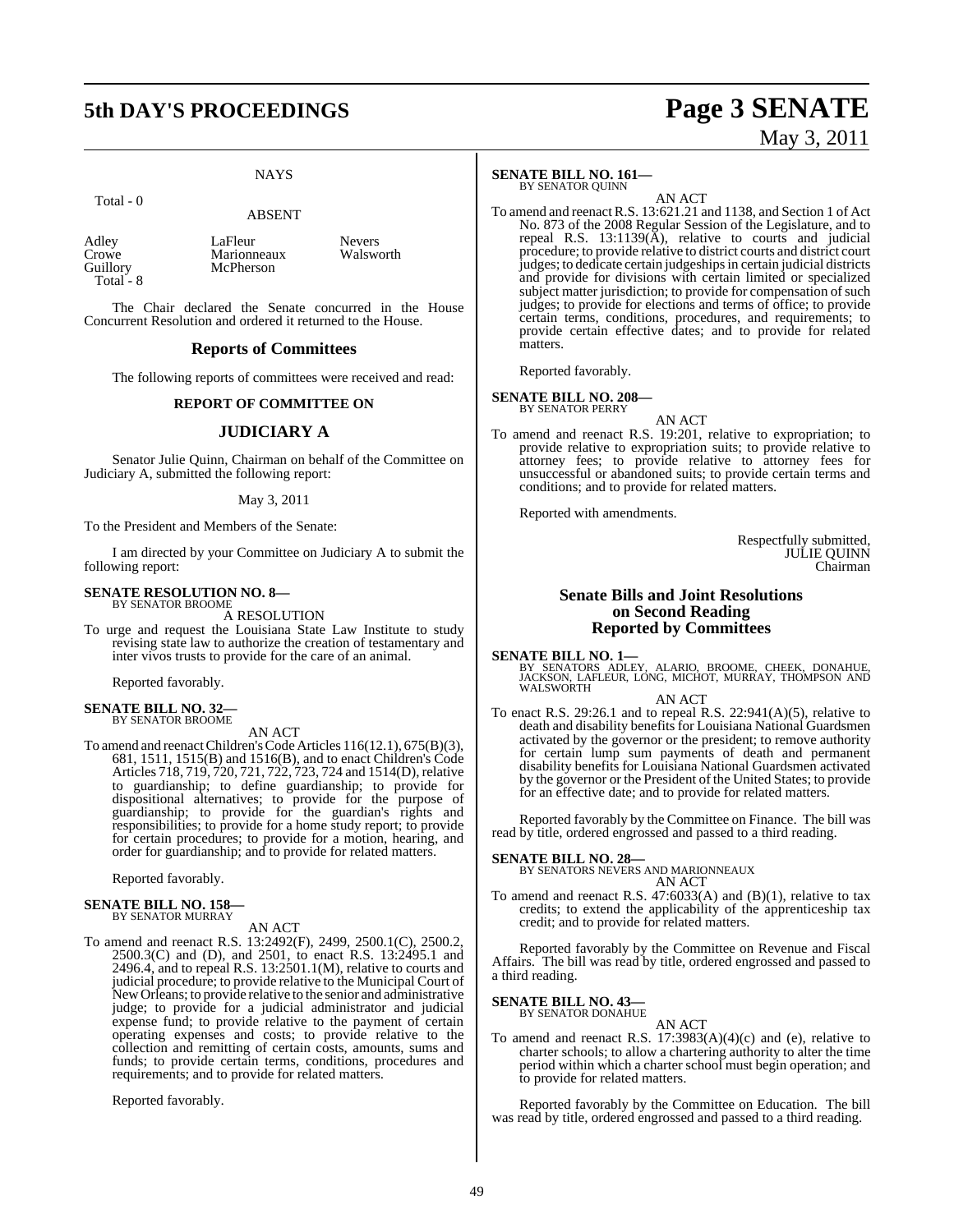# **Page 4 SENATE 5th DAY'S PROCEEDINGS**

### May 3, 2011

#### **SENATE BILL NO. 62—** BY SENATOR MURRAY

AN ACT

To amend and reenact R.S.  $4:165(A)(1)$  and (2), and (B)(1) and (2), relative to the Louisiana State Racing Commission; to provide for funds, purses and awards; and to provide for related matters.

Reported favorably by the Committee on Finance. The bill was read by title, ordered engrossed and passed to a third reading.

## **SENATE BILL NO. 69—** BY SENATOR NEVERS

AN ACT

To amend and reenact R.S. 17:3217.1(A) and to enact R.S. 17:3230, relative to postsecondary education; to provide for the creation of the Northshore Technical Community College; to provide with respect to the management, supervision, and operation of the institution; to provide with respect to program offerings; to provide for the awarding of certificates, diplomas, and degrees; to provide for the duties and responsibilities of the Board of Regents and the Board of Supervisors of Community and Technical Colleges; to provide relative to accreditation; to provide reporting requirements; and to provide for related matters.

Reported favorably by the Committee on Education. The bill was read by title, ordered engrossed and passed to a third reading.

### **SENATE BILL NO. 134—**

BY SENATORS CLAITOR AND MARIONNEAUX AN ACT

To amend and reenact the title to Part VI of Chapter 39 of Title 51 of the Louisiana Revised Statutes of 1950, R.S. 51:2352(3) and 2353 through 2356, relative to the Technology Commercialization Credit and Jobs Program; to extend the program; to change the program benefit from a tax credit to a rebate; to provide for a limitation on the receipt of other tax benefits and incentives; and to provide for related matters.

Reported favorably by the Committee on Revenue and Fiscal Affairs. The bill was read by title, ordered engrossed and passed to a third reading.

# **SENATE BILL NO. 142—** BY SENATOR QUINN

AN ACT

To amend and reenact R.S. 17:3983(A)(4)(d), relative to charter schools; to provide relative to the chartering process; to provide relative to the withdrawal, revision and resubmission of a charter proposal; and to provide for related matters.

Reported with amendments by the Committee on Education.

#### **SENATE COMMITTEE AMENDMENTS**

Amendments proposed by Senate Committee on Education to Original Senate Bill No. 142 by Senator Quinn

#### AMENDMENT NO. 1

On page 1, line 13, after "(d)" delete the remainder of the line, delete line 14 in its entirety, and at the beginning of line 15, delete "approval cycle after significant revision."

On motion of Senator Nevers, the committee amendment was adopted. The amended bill was read by title, ordered engrossed and passed to a third reading.

**SENATE BILL NO. 203—** BY SENATORS PETERSON, DORSEY, ERDEY, JACKSON, MARIONNEAUX, MORRELL, RISER, SHAW AND WILLARD-LEWIS AN ACT

To enact Subpart BB of Part I of Chapter 1 of Subtitle II of Title 47 of the Louisiana Revised Statutes of 1950, to be comprised of R.S. 47:120.96, relative to state individual income tax return checkoffs for certain donations; to provide for a method for individuals to donate a portion of any refund due to them to the Louisiana Food Bank Association; to provide for the disposition of such donated monies; to establish the Louisiana Food Bank Association Fund as a special escrow fund in the state treasury; to provide for the administration and use of monies in the fund; to authorize the secretary of the Department of Revenue to make certain deposits into the fund; to provide for an effective date; and to provide for related matters

Reported with amendments by the Committee on Revenue and Fiscal Affairs.

#### **SENATE COMMITTEE AMENDMENTS**

Amendments proposed by Senate Committee on Revenue and Fiscal Affairs to Original Senate Bill No. 203 by Senator Peterson

#### AMENDMENT NO. 1

On page 1, line 9, change "secretary of the Department of Revenue" to "treasurer"

AMENDMENT NO. 2 On page 1, line 16, after "**A.**" delete "**(1)**"

AMENDMENT NO. 3 On page 2, delete lines 10 through 16, in their entirety

AMENDMENT NO. 4 On page 2, line 21, delete "**secretary, who is authorized**" and insert "**treasurer, who shall every sixty**"

AMENDMENT NO. 5 On page 2, delete lines 22 and 23, in their entirety

AMENDMENT NO. 6 On page 2, delete lines 26 through 29, in their entirety

AMENDMENT NO. 7 On page 3, delete lines 1 through 9, in their entirety

AMENDMENT NO. 8 On page 3, line 11, change "2012" to "2011"

On motion of Senator Claitor, the committee amendment was adopted. The amended bill was read by title, ordered engrossed and passed to a third reading.

#### **SENATE BILL NO. 219—**

BY SENATORS MILLS AND MARIONNEAUX AN ACT

To enact R.S. 47:337.11.2, relative to exemption from the sales and use taxes of political subdivisions; to create the Acadiana Cultural and Entertainment Special District and authorize certain parishes within the district to provide a certain exemption from their sales and use taxes; and to provide for related matters.

Reported with amendments by the Committee on Revenue and Fiscal Affairs.

#### **SENATE COMMITTEE AMENDMENTS**

Amendments proposed by Senate Committee on Revenue and Fiscal Affairs to Original Senate Bill No. 219 by Senator Mills

AMENDMENT NO. 1

On page 2, line 14, change "**220,000**" to "**230,000**"

On motion of Senator Claitor, the committee amendment was adopted. The amended bill was read by title, ordered engrossed and passed to a third reading.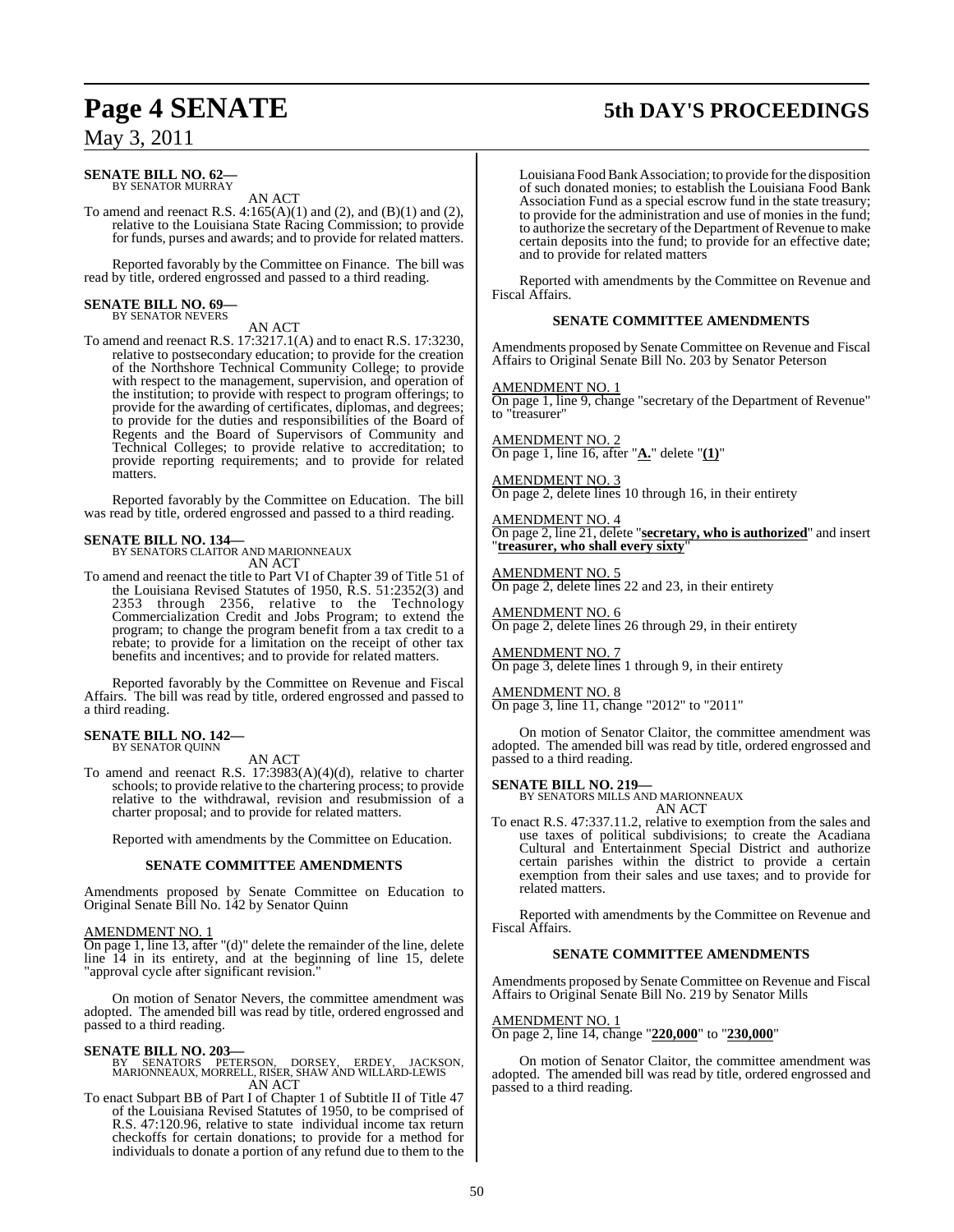# **5th DAY'S PROCEEDINGS Page 5 SENATE**

# May 3, 2011

### **Motion**

Senator Broome moved that the Senate proceed to the House of Representatives to meet in Joint Session.

#### **Joint Session of the Legislature**

The joint session of the legislature was called to order at 5:00 P.M. by the Honorable Joel T. Chaisson II, President of the Senate.

On motion of Senator Broome, the calling of the roll on the part of the Senate was dispensed with.

On motion of Speaker Pro Tempore Robideaux, the calling of the roll on the part of the House was dispensed with.

The President of the Senate introduced the Honorable Kitty Kimball, Chief Justice of the Louisiana Supreme Court, who addressed the joint session of the legislature.

On motion of Senator Broome, the Senate retired to its own chamber.

#### **After Joint Session**

### **ROLL CALL**

The Senate was called to order by the President of the Senate with the following Senators present:

#### YEAS

| Mr. President | Donahue     | Perry           |
|---------------|-------------|-----------------|
| Amedee        | Erdey       | Riser           |
| Appel         | Heitmeier   | Shaw            |
| <b>Broome</b> | Kostelka    | Smith           |
| Chabert       | Long        | <b>Thompson</b> |
| Cheek         | Morrell     | Walsworth       |
| Claitor       | Morrish     | Willard-Lewis   |
| Crowe         | Mount       |                 |
| Total - 23    |             |                 |
|               | <b>NAYS</b> |                 |
|               |             |                 |

Total - 0

#### ABSENT

| Adley       | LaFleur     | Murray        |
|-------------|-------------|---------------|
| Alario      | Marionneaux | <b>Nevers</b> |
| Dorsey      | Martiny     | Peterson      |
| Gautreaux   | McPherson   | Ouinn         |
| Guillory    | Michot      |               |
| Jackson     | Mills       |               |
| Total $-16$ |             |               |

The President of the Senate announced there were 23 Senators present and a quorum.

#### **Senate Business Resumed After Joint Session**

#### **Rules Suspended**

Senator Willard-Lewis asked for and obtained a suspension of the rules to revert to the order of:

#### **Introduction of Senate Bills and Joint Resolutions**

Senator Willard-Lewis asked for and obtained a suspension of the rules to introduce and read Senate Bills and Joint Resolutions a first and second time and refer them to committee.

### **SENATE BILL NO. 254—** BY SENATOR WILLARD-LEWIS

AN ACT

To amend and reenact R.S. 47:305.59, relative to sales and use tax exemptions; to provide for an exemption from the tax of all tax authorities for certain Make It Right Foundation purchases; and to provide for related matters.

The bill was read by title and referred by the President to the Committee on Revenue and Fiscal Affairs.

#### **SENATE BILL NO. 255—**

BY SENATOR WILLARD-LEWIS

AN ACT To enact R.S. 47:6030.1, relative to tax credits; to grant an individual income tax credit or the cost of purchase, installation, or construction of certain residential energy efficient appliances, equipment, systems, or constructions for the residences of certain elderly people; and to provide for related matters.

The bill was read by title and referred by the President to the Committee on Revenue and Fiscal Affairs.

### **SENATE BILL NO. 256—** BY SENATOR CROWE

AN ACT To amend and reenact R.S. 33:4574.1(A)(1)(b) and 4574.1.1(C)(1) and R.S. 47:301(14)(c), relative to tax exemptions and exclusions of political subdivisions of the state; to exclude or exempt from certain taxes certain agreements to occupy for a certain time period accommodation, space, or lot which is in an overnight camping facility or trailer park; and to provide for related matters.

The bill was read by title and referred by the President to the Committee on Revenue and Fiscal Affairs.

#### **SENATE BILL NO. 257—** BY SENATOR CROWE

AN ACT

To amend and reenact R.S.  $47:6036(C)(1)(b)$  and (c) and the introductory paragraph of (I)(1), and (I)(1)(c) and (2)(a), relative to tax credits; to remove certain requirements for certification by the commissioner of administration and approvals by certain committees before certain tax credits may be issued; and to provide for related matters.

The bill was read by title and referred by the President to the Committee on Revenue and Fiscal Affairs.

#### **Rules Suspended**

Senator Willard-Lewis asked for and obtained a suspension of the rules to revert to the order of:

#### **Introduction of Senate Resolutions**

Senator Willard-Lewis asked for and obtained a suspension of the rules to read Senate Resolutions a first and second time.

### **SENATE RESOLUTION NO. 14—** BY SENATOR WILLARD-LEWIS

A RESOLUTION

To express the sincere condolences of the Senate of the Legislature of Louisiana upon the death of Deacon John B. Williams.

On motion of Senator Willard-Lewis the resolution was read by title and adopted.

### **SENATE RESOLUTION NO. 15—** BY SENATOR MORRELL

A RESOLUTION

To direct the secretary of the Department of Environmental Quality to conduct soil sampling on material dredged along the right descending bank of the Mississippi River Gulf Outlet at the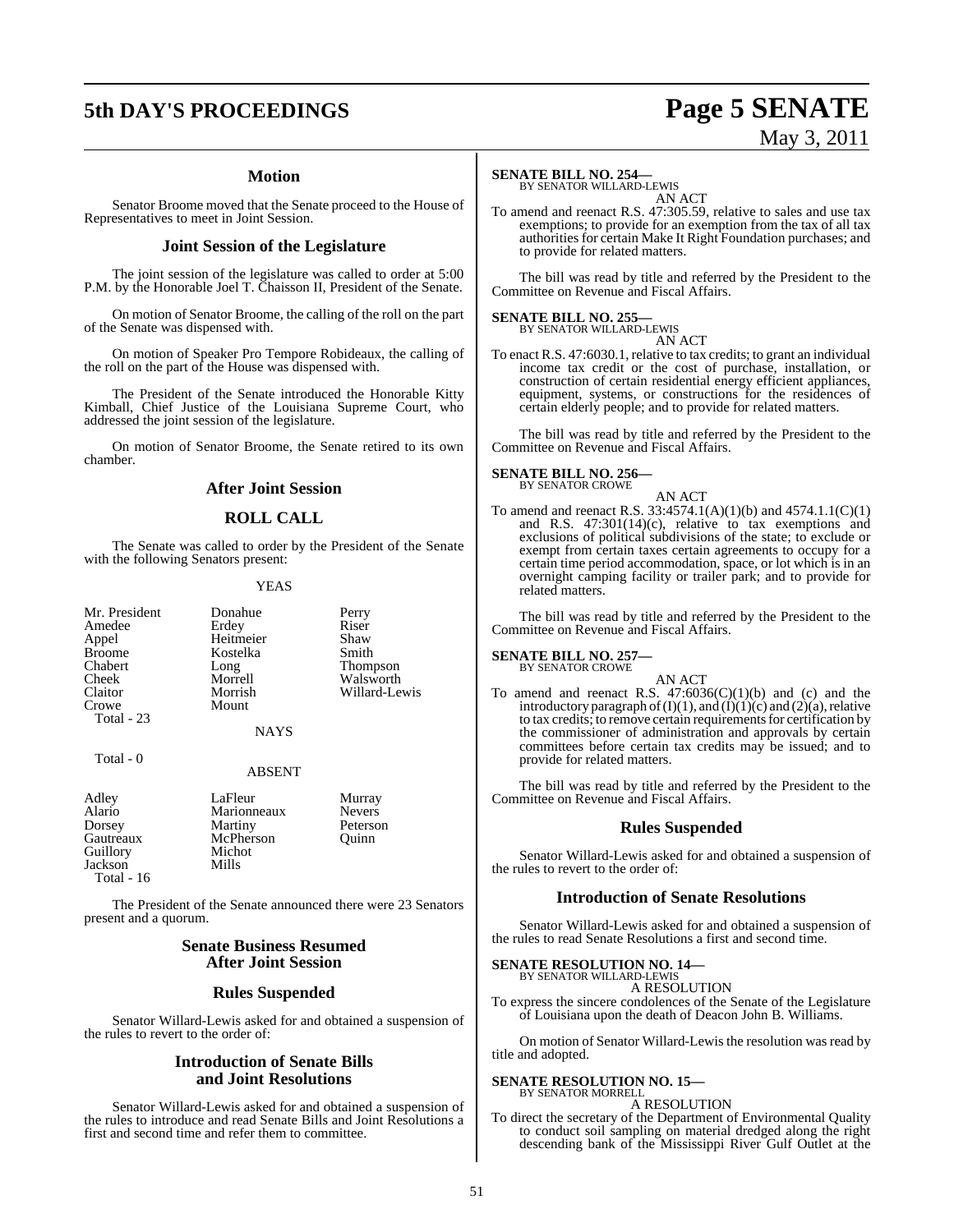## **Page 6 SENATE 5th DAY'S PROCEEDINGS**

### May 3, 2011

confluence of the Inner Harbor Navigation Canal in Orleans Parish with the permit applicant paying the cost of such sample.

The resolution was read by title and referred by the President to the Committee on Environmental Quality.

#### **Rules Suspended**

Senator Morrish asked for and obtained a suspension of the rules to revert to the order of:

#### **Introduction of Senate Concurrent Resolutions**

Senator Morrish asked for and obtained a suspension of the rules to read Senate Concurrent Resolutions a first and second time.

#### **SENATE CONCURRENT RESOLUTION NO. 18—** BY SENATOR MORRISH

### A CONCURRENT RESOLUTION

To urge and request the office of coastal protection and restoration and the Department of Wildlife and Fisheries to jointly study shoreline protection, effects on marine species diversity and habitat quality, and economic and other ecosystem service values of the Sabine Reef.

The resolution was read by title and referred by the President to the Committee on Natural Resources.

### **Message from the House**

#### **ASKING CONCURRENCE IN HOUSE BILLS AND JOINT RESOLUTIONS**

May 3, 2011

To the Honorable President and Members of the Senate:

I am directed to inform your honorable body that the House of Representatives has finally passed and asks your concurrence in the following House Bills and Joint Resolutions:

HB No. 64 HB No. 148 HB No. 169

HB No. 245

Respectfully submitted, ALFRED W. SPEER Clerk of the House of Representatives

#### **House Bills and Joint Resolutions**

Senator Claitor asked for and obtained a suspension of the rules to read House Bills and Joint Resolutions a first and second time by title and refer them to committee.

#### **HOUSE BILL NO. 64—**

BY REPRESENTATIVE BOBBY BADON AN ACT

To amend and reenact R.S.  $56:116.1(C)(2)(c)$ , relative to taking nuisance animals; to add to the list of nuisance animals; to provide for additional methods to take nuisance animals that are destroying crawfish in commercial ponds; and to provide for related matters.

The bill was read by title and referred by the President to the Committee on Natural Resources.

#### **HOUSE BILL NO. 148—** BY REPRESENTATIVE AUBERT

AN ACT

To enact R.S.  $22:613(A)(1)(c)$ , relative to domestic insurers; to expand the definition of company-action level event; and to provide for related matters.

The bill was read by title and referred by the President to the Committee on Insurance.

### **HOUSE BILL NO. 169—** BY REPRESENTATIVE HENRY

AN ACT

To enact R.S. 56:116.1(D)(3), relative to hunting; to authorize the use of sound suppressors when taking nongame nuisance quadrupeds; and to provide for related matters.

The bill was read by title and referred by the President to the Committee on Natural Resources.

#### **HOUSE BILL NO. 245—**

BY REPRESENTATIVE GIROD JACKSON AN ACT

To amend and reenact R.S. 56:437 and to repeal R.S. 40:5.3.1, relative to harvest and sale of oysters for raw consumption; to require a time limit on transportation of such oysters from harvest to refrigeration; and to provide for related matters.

The bill was read by title and referred by the President to the Committee on Natural Resources.

#### **Message from the House**

#### **ASKING CONCURRENCE IN HOUSE CONCURRENT RESOLUTIONS**

May 3, 2011

To the Honorable President and Members of the Senate:

I am directed to inform your honorable body that the House of Representatives has finally passed and asks your concurrence in the following House Concurrent Resolutions:

HCR No. 56

Respectfully submitted, ALFRED W. SPEER Clerk of the House of Representatives

#### **House Concurrent Resolutions**

Senator Erdey asked for and obtained a suspension of the rules to read House Concurrent Resolutions a first and second time.

#### **HOUSE CONCURRENT RESOLUTION NO. 56—** BY REPRESENTATIVE HARRISON

A CONCURRENT RESOLUTION

To urge and request the Louisiana Office of Student Financial Assistance (LOSFA) to study the feasibility, including potential costs and savings, of requiring repayment of the Taylor Opportunity Program for Students (TOPS) by a student for any particular semester during the first two award years if the student does not make academic progress or fails to maintain full-time standing.

The resolution was read by title and referred by the President to the Committee on Education.

#### **Rules Suspended**

Senator Martiny asked for and obtained a suspension of the rules to revert to the order of:

#### **Reports of Committees**

The following reports of committees were received and read: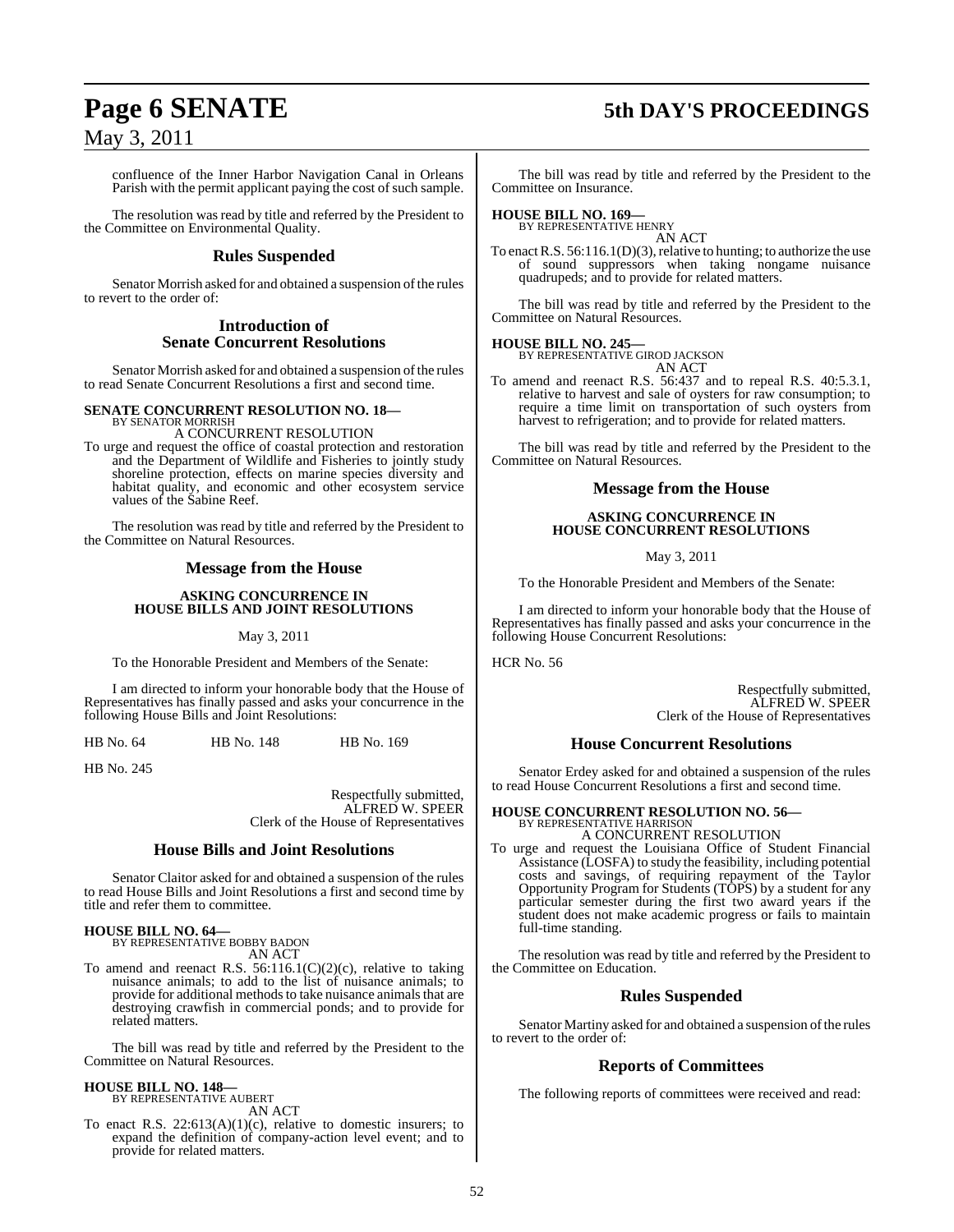## **5th DAY'S PROCEEDINGS Page 7 SENATE**

#### **REPORT OF COMMITTEE ON**

#### **JUDICIARY B**

Senator Daniel R. Martiny, Chairman on behalf of the Committee on Judiciary B, submitted the following report:

May 3, 2011

To the President and Members of the Senate:

I am directed by your Committee on Judiciary B to submit the following report:

#### **SENATE BILL NO. 55—** BY SENATOR MURRAY

AN ACT

To amend and reenact R.S. 26:359(A), the introductory paragraph of  $(B)(1)$ , and  $(B)(1)(h)$ , relative to distribution of alcoholic beverages; to provide for direct shipment of certain alcoholic beverages to consumers; and to provide for related matters.

Reported with amendments.

### **SENATE BILL NO. 150—** BY SENATOR MARTINY

AN ACT

To amend and reenact R.S. 44:9(A)(4), relative to expungement of arrest recordsin misdemeanor and felony cases; to authorize the clerk of court to collect the expungement processing fee; and to provide for related matters.

Reported favorably.

Respectfully submitted, DANIEL R. MARTINY Chairman

#### **Rules Suspended**

Senator Morrell asked for and obtained a suspension of the rules to recall House Concurrent Resolution No. 52 from the Committee on Commerce, Consumer Protection, and International Affairs.

### **HOUSE CONCURRENT RESOLUTION NO. 52—** BY REPRESENTATIVE NORTON

A CONCURRENT RESOLUTION

To commend President Barack Obama, commander-in-chief, United States Armed Forces, and United States intelligence officials upon achieving success in the mission to bring Osama bin Laden to justice, to recognize and honor those who lost their lives on September 11, 2001, and members of the armed forces killed while fighting the war on terror, and to express appreciation to those who daily carry out the military, diplomatic, and intelligence initiatives necessary to protect freedom in the world.

The resolution was read by title. Senator Morrell moved to adopt the House Concurrent Resolution.

#### **ROLL CALL**

The roll was called with the following result:

#### **YEAS**

| Mr. President | Dorsey    | Mount         |
|---------------|-----------|---------------|
| Alario        | Erdey     | Murray        |
| Amedee        | Heitmeier | <b>Nevers</b> |
| Appel         | Jackson   | Perry         |
| <b>Broome</b> | Kostelka  | Riser         |
| Chabert       | Long      | Shaw          |
| Claitor       | Mills     | Smith         |

Crowe Morrell Walsworth<br>
Donahue Morrish Willard-Le Total - 27

Total - 0

**NAYS** 

ABSENT

Adley LaFleur Michot Gautreaux Martiny Quinn<br>
Guillory McPherson Thompson Guillory McPherson Thompson Total - 12

Marionneaux Peterson<br>Martiny Quinn

The Chair declared the Senate had adopted the House Concurrent Resolution, and ordered it returned to the House.

#### **Rules Suspended**

Senator Nevers asked for and obtained a suspension of the rules to take up at this time:

#### **Senate Concurrent Resolutions on Second Reading Reported by Committees**

### **SENATE CONCURRENT RESOLUTION NO. 4—** BY SENATOR NEVERS A CONCURRENT RESOLUTION

To urge and request the State Board of Elementary and Secondary Education to revise Section 2509 of Bulletin 119 - Louisiana School Transportation Specifications and Procedures - to establish uniform requirements relative to the purchase of used school buses for all school bus owners/operators.

Reported favorably by the Committee on Education.

The resolution was read by title. Senator Nevers moved to adopt the Senate Concurrent Resolution.

#### **ROLL CALL**

The roll was called with the following result:

#### YEAS

| Mr. President<br>Alario<br>Amedee<br>Appel<br><b>Broome</b><br>Chabert<br>Claitor<br>Crowe<br>Donahue<br>Total - 27<br>Total $-0$ | Dorsey<br>Erdey<br>Heitmeier<br>Jackson<br>Kostelka<br>Long<br>Martiny<br>Mills<br>Morrish<br><b>NAYS</b><br><b>ABSENT</b> | Mount<br>Murray<br><b>Nevers</b><br>Perry<br>Riser<br>Shaw<br>Smith<br>Walsworth<br>Willard-Lewis |
|-----------------------------------------------------------------------------------------------------------------------------------|----------------------------------------------------------------------------------------------------------------------------|---------------------------------------------------------------------------------------------------|
| Adley                                                                                                                             | LaFleur                                                                                                                    | Morrell                                                                                           |
| Cheek                                                                                                                             | Marionneaux                                                                                                                | Peterson                                                                                          |
| Gautreaux                                                                                                                         | McPherson                                                                                                                  | Ouinn                                                                                             |

Guillory Michot Thompson

The Chair declared the Senate had adopted the Senate Concurrent Resolution and ordered it sent to the House.

Total - 12

# May 3, 2011

Willard-Lewis